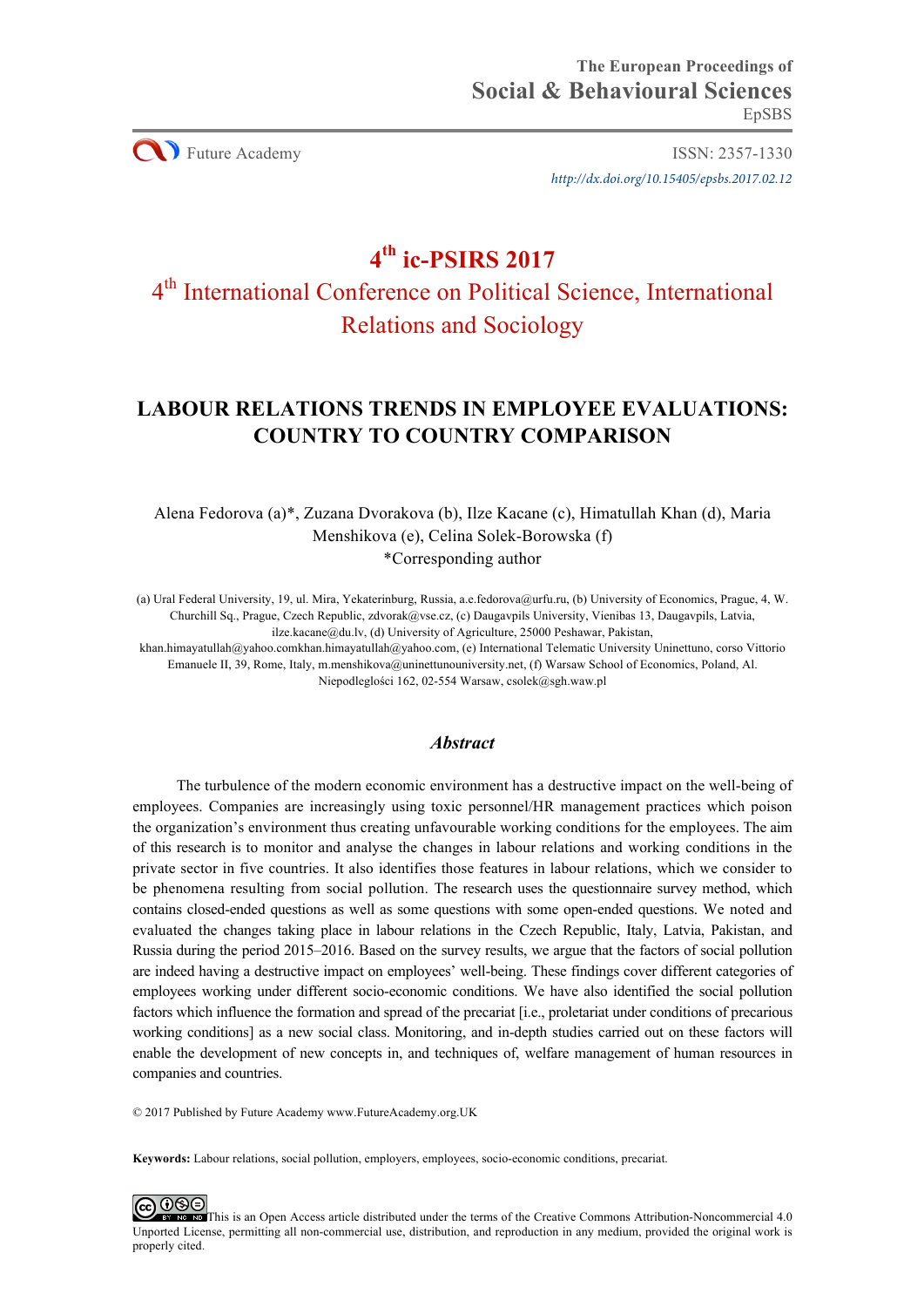# **1. Introduction**

Changes in the sphere of labour relations, which have been observed in recent years, are a consequence of the socio-economic crisis. Labour relations was the sector least well adapted to the new realities of economic life (Doody, et al., 2016). Under the conditions of economic crisis, the problems associated with adverse changes in labour relations came to the forefront. These problems exert a negative influence on labour relations, working conditions and the health of employees (Bazillier, et al., 2016). Researchers have developed a model for estimating the increased mortality rate, as well as the escalating health costs, which are associated with exposure to the ten workplace stressors. They include the following: unemployment, lack of health insurance, exposure to shift work, long working hours, job insecurity, work-family conflict, low job control, high job demands, low social support at work, as well as a low level of organizational justice (Goh, et al., 2016). Company managers are increasingly using toxic personnel/HR management practices as part of their drive to reduce labour costs. The sum total of negative factors in modern working life is considered to be social pollution resulting from the ways in which companies perform their business activities. (Pfeffer, 2010).

Social pollution occurs in the new reality of the sphere of labour relations. Therefore, it is necessary to identify the peculiarities of modern labour relations. Institutions pay special attention to precarious employment, as well as to the flexibility of personnel (Campbell, Price, 2016, Kalleberg, Hewison, 2013). The phenomenon of precarious employment has been growing over several decades, which has given rise to a new social class: the precariat (Standing, 2011). Flexibility in labour relations has led to a reduction of employees' social certainty, as well as an increase in unstable and insecure employment conditions and a deterioration in the quality of working lives (Bleses, 2016). Toxic personnel/HR management practices are harmful to the physical and psychosocial well-being of the workers (Sarti, Zella, 2016, Scott-Marshall, Tompa, 2011). Over the long term this situation could affect the quality of the national labour resources, resulting in deficiencies in the economic growth processes of a country (Siegmann, Schiphorst, 2016). Hence, the choice of variants in socio-economic policy must begin with the monitoring and assessment of changes in the labour sphere. In turn, this monitoring is an indicator, as well as a catalyst for the necessary changes to be made in social policy.

# **2. Problem Statement**

The aim of this research is to monitor and analyse the changes occuring in labour relations and working conditions in the private sector in five countries. It also identifies the differences and common features in labour relations, which we believe to be phenomena stemming from social pollution.

#### **2.1.Work under verbal agreement and short-term labour contracts**

There are several types of precarious employment contracts. However, we believe that special attention should be paid to the fact that a growing number of workers are forced to work without the protection of any written agreement. The absence of a written contract of employment is fraught with danger for workers. Employers can refuse to comply with their obligations; e.g.: by not paying workers for work done, as well as not accepting the result of the work, and unilaterally changing the terms of the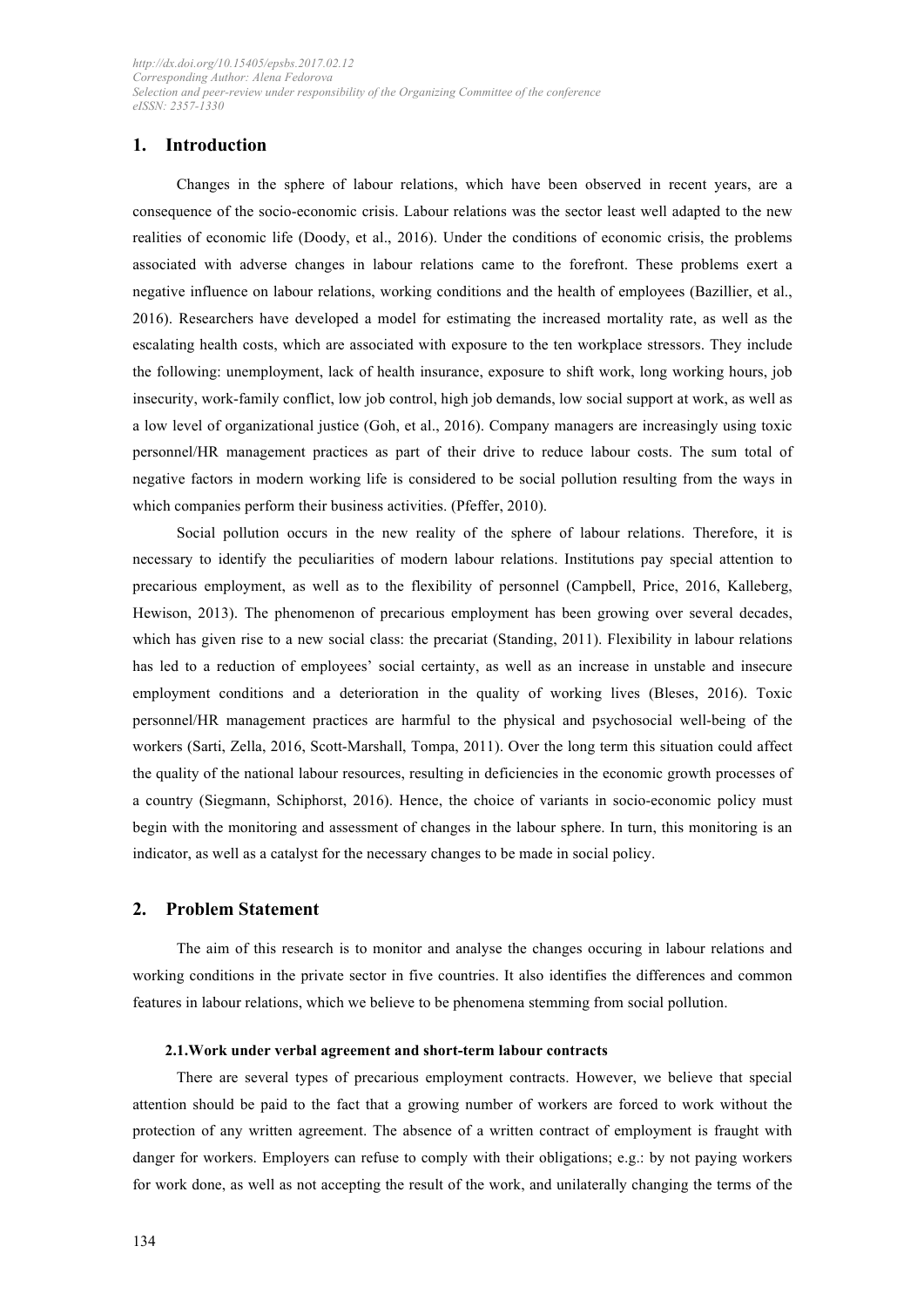verbal agreement, and so on. In this case, obviously, workers do not have any social or legal protection. In times of economic crisis, enterprises make widespread use of short-term contracts, thereby removing a lot of the difficulties involved in sacking an employee. This use of short-term contracts by companies make their employees look like job-hoppers, which does not increase their attractiveness to potential employers, who value stability in an employee.

### **Toxic HRM practices**

Another factor contributing to social pollution of the labour relations sphere is the use, by employers, of toxic personnel management practices. By toxic practices we mean those HR decisions and actions that decrease the level of workers' well-being. We define as toxic such HRM practices as hiring new employees on a short-term contract (from 1 to 6 months), employing temporary and seasonal workers, the transfer of some aspects of the work to cheaper parts of the world accompanied by staff reduction, early retirement, massive downsizing of employees, out-staffing [i.e. hiring staff from agencies], etc. All of these practices aim at the reduction of staff costs, but they have a negative effect on employees' welfare.

# **2.2.Infringements of labour contract conditions by employers**

Unscrupulous employers could push their hired staff to work overtime without any compensation, as well as refusing to grant them holiday time, as well as laying them off in unlawful ways. According to occupational medicine specialists, the increasing workload accompanies the growth of tension, fatigue, and stress. Working overtime, as well as not getting holiday time and declining levels of remuneration, all have a negative impact not only on the material welfare of employees, but also their physical health and psychosocial well-being.

# **2.3.Employees' future threatened at work**

Toxicity of the organization's environment, among other things, results from poor working conditions, stress, the destructive behaviour of managers and other sources of anxiety and negative emotions in the workplace. Psychosocial well-being at work also depends on the confidence of the personnel in the future of their field of professional activity. If the future is uncertain, and its planning becomes difficult due to the instability of the situation, both in the company and in the external labour market, workers may feel depressed.

# **3. Research Questions**

The research questions are posed in the questionnaire and divided into six parts according to the problem area under investigation. So, we monitor forms of employment relationship and wages, changes in the organizations' personnel policy, types of infringement committed by employers, leadership decisions which are detrimental to employees' well-being and personality, as well as sources of anxiety and threats at work (Fedorova, Dvorakova, et al., 2016).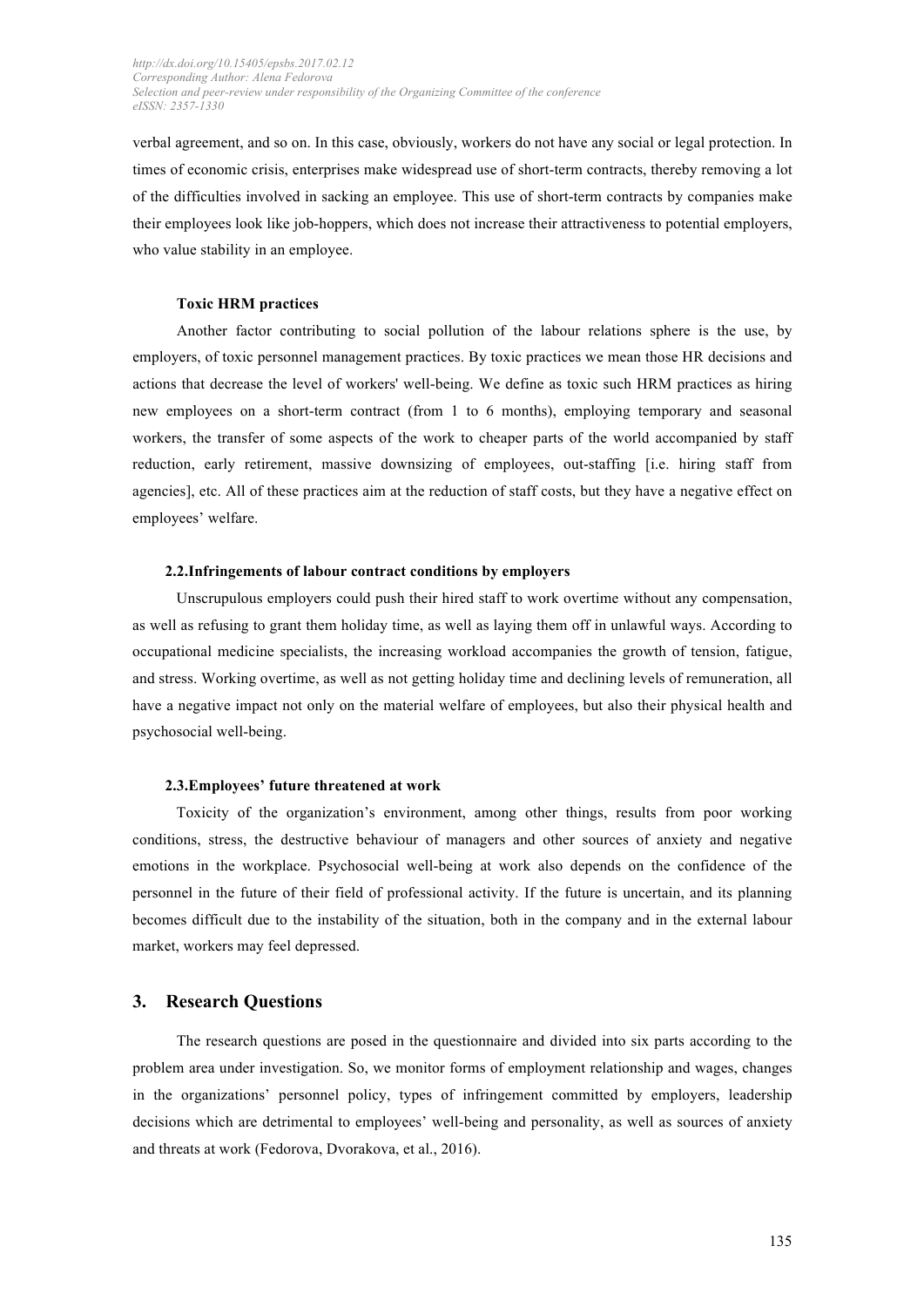# **3.1.Forms of employment relationship**

One of the factors of social pollution of the labour relations sphere is the precarious form of employment contract between employers and employees. Within the given study we highlight the following forms of precarious labour contracts: contract with the employer as a natural person; a verbal agreement with the employer (without any written contract); contract for services (i.e., a contracting agreement); piece work contract and a seasonal employment contract. We also examine the length of employment contracts, because short-term contracts are considered to be a factor of precarious employment.

# **3.2.Changes in companies' personnel policy**

Monitoring allows us to clarify what changes in the personnel policy of companies have a negative impact on the well-being of workers. For this purpose, we look at the overall prevalence of the following acts which are implemented by companies in respect of their staff. They include: hiring new employees only on a short term basis; employing temporary and seasonal workers; sending the employees to early retirement; massive downsizing and partial reduction of the number of employees, the use of out-staffing instead of engaging full-time employees, etc.

#### **3.3.Forms of infringement committed by employers**

Among the infringements committed by employers in the discharge of their obligations towards their employees, we have placed: 1) direct infringements of labour legislation, and 2) improper observance of the provisions of labour legislation. As part of this monitoring we will examine the different forms of non-payment of salaries/wages, as well as the unjustified reduction of remuneration, failure to grant holiday time, wrongful dismissal, etc.

# **3.4.Sources of anxiety and threats at work**

There is a multiplicity of reasons for anxiety and threats at the workplace. But the main focus of our study are the causal relationships between the toxic working environment and the decline in the psychosocial well-being of employees. For example, in this paper we note six main worries about the future. They are the following: job loss due to the economic crisis; the decline in wages/salaries/ nonpecuniary benefits; the absence of professional development; worsening physical health in the workplace; psychological loss of balance; the decline in job satisfaction.

# **4. Purpose of the Study**

#### **4.1.Long-term monitoring of the changes in labour relations**

The aim of this project is to ensure the long-term scientific and practical activities of the monitoring, and evaluation of the transformation processes in the labour sphere, as well as the factors of social pollution stemming from the performance of companies' business activities; all of which have a negative impact on the well-being of the labour resources. This goal is achieved by a synthesis of studies of changes in the labour relations sphere, as well as in working conditions in different countries. This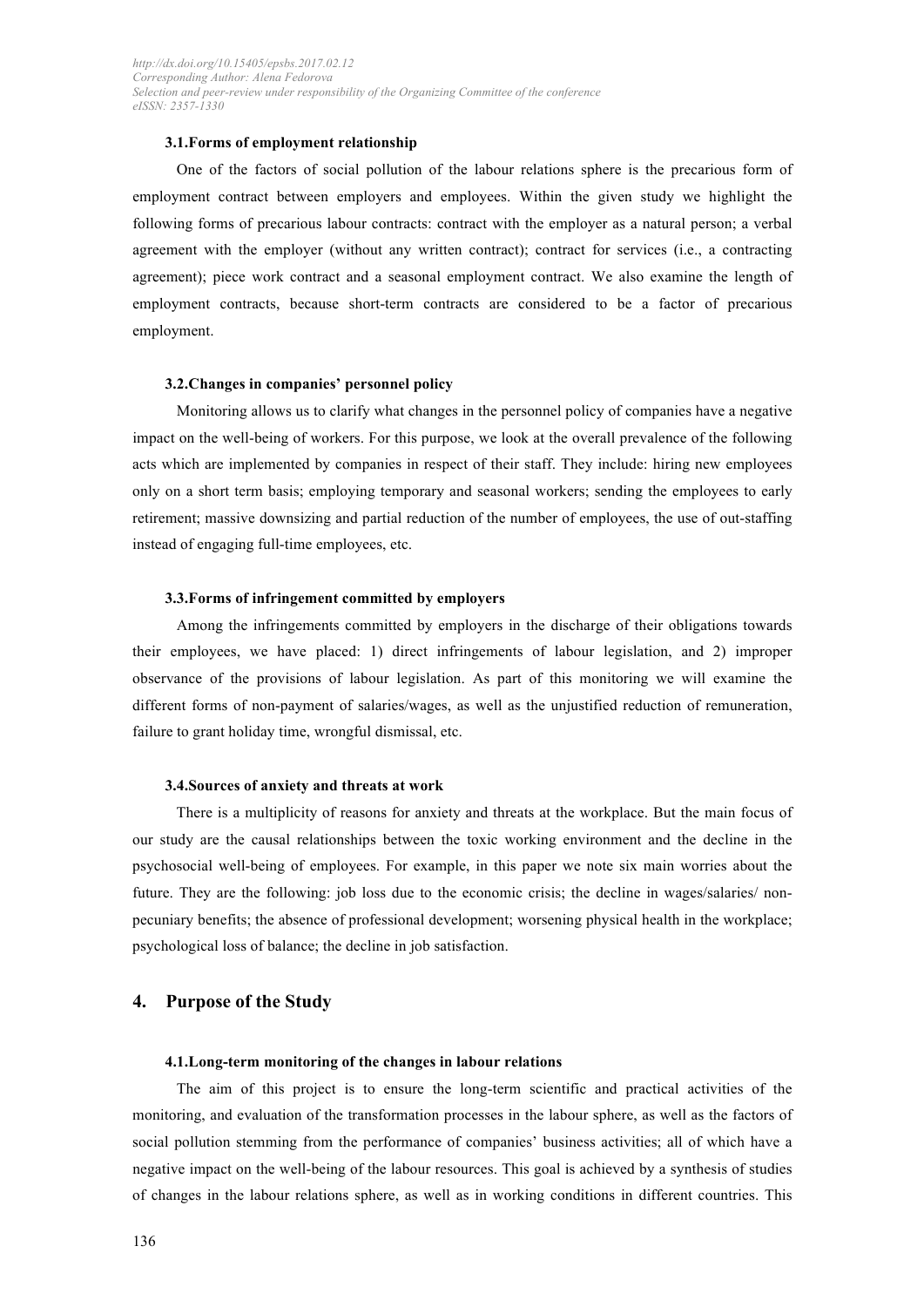research is a part of an ongoing, long-term cooperation undertaken by the International Research Team (Fedorova, Dvorakova, et al., 2016).

### **4.2.Cross-national comparative analysis**

Cross-national comparative analysis of the results of the monitoring study will allow us to create a new knowledge system about the social pollution phenomenon, which overcomes the limitations connected with the specifics of a separate national economy. This paper presents the results of a survey conducted by the members of an international research network in five countries, and it focuses on the significant differences in the socio-economic systems.

# **5. Research Methods**

#### **5.1.Pilot study in Russian companies**

The monitoring project, presented here, was started in 2013 when a pilot sociological research project was carried out in Russian enterprises. At this stage, the sociological tools have been developed, based on a poll of experts using a semi-structured interview. The interviewees were managers as well as specialists in the field of human resource management.

#### **5.2.Testing of the sociological tools in Russia and the Czech Republic**

According to the results of the expert poll, we have elaborated a structured questionnaire with dichotomous, scale and multi-variant questions. Approbation of the sociological tools was given in 2014 with the participation in the survey of the employees of Russian and Czech companies. Comparative analysis of the results obtained in these countries has allowed us to refine the methodology.

#### **5.3.First stage of monitoring**

Adapted to a multi-country survey questionnaires were drawn up for monitoring the research in countries with different socio-economic systems. In 2015, workers from Bulgaria, the Czech Republic, Italy, Latvia, Pakistan, and Russia participated in the survey, which consisted of some questions in a set format. The questionnaire includes ordinal-polytomous and dichotomous closed-ended questions, as well as with open-ended options in some of them.

The first cross-country survey conducted in April 2015, with the participation of 458 employees of companies from different sectors of the economy (Fedorova, Dvorakova, et al., 2016). Of the participating workers, the majority of them work in services (50.4%); with the others in manufacturing (15.0%) and energy production (12.0%), trade (10.3%), construction (6.6%) and other miscellaneous sectors (5.7%). The aggregate sample of the respondents by personnel categories includes 37.2% specialists; 24.1% manual workers; 16.2% line personnel; 15.8% middle managers; 3.7% top managers and 3.1% trainees. 42.8% of men and 57.2% of women participated in the survey. The age structure of the respondents was divided into two age groups consisting of people up to 35 years of age (55.9%), and the rest were in the 36-50 age group (44.1%).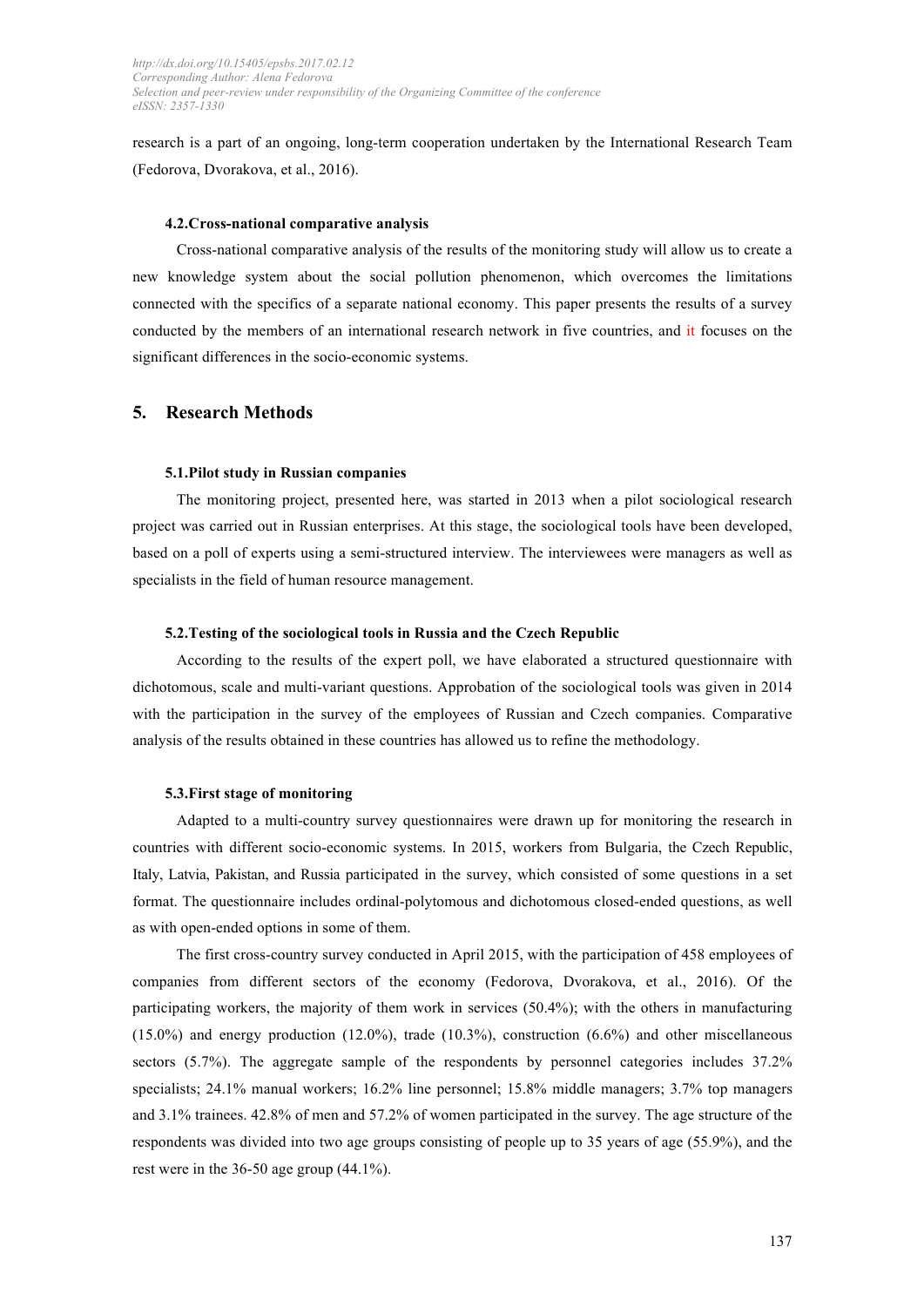# **5.4.Second stage of monitoring**

The next survey was carried out in the period May-June, 2016 in cooperation with 668 employees from companies in the Czech Republic;  $-104$ , Italy;  $-90$ , Latvia;  $-100$ , Pakistan;  $-120$ , Russia;  $-155$ and Poland; – 99 employees (Fedorova, Dvorakova, et al., 2016). The information was collected from random samples of companies from different sectors of the economy. The structure of the respondents by employee category includes 36.3% specialists; 22.3% manual workers; 18.2% line personnel; 10.2% middle managers; 6.0% top managers and 5.1% trainees. 47.9% of men and 52.1% of women participated in this survey. The age structure consisted of three age groups: people up to 35 years old (50.5%), the 36- 50 age group (33.2%), and people over 50 (16.3%)..

# **6. Findings**

The comparative analysis uses a survey carried out over five countries (the Czech Republic, Italy, Latvia, Pakistan, and Russia) in the period 2015-2016. In addition, the empirical analysis is based on the employees' self-rated levels of well-being at work in all these aforementioned countries.

The first part of our study has shown the unevenness of the situation regarding the precarious form of employment relationships in the different countries (Table 01).

|                              | Countries |        |      |                   |      |        |          |      |       |      |  |  |
|------------------------------|-----------|--------|------|-------------------|------|--------|----------|------|-------|------|--|--|
| Response options             |           | Russia |      | Czech<br>Republic |      | Latvia | Pakistan |      | Italy |      |  |  |
|                              | 2015      | 2016   | 2015 | 2016              | 2015 | 2016   | 2015     | 2016 | 2015  | 2016 |  |  |
| Contract with my primary     | 81.5      | 89.7   | 76.6 | 69.2              | 92.0 | 67.0   | 8.5      | 8.0  | 21.7  | 22.2 |  |  |
| place of employment          |           |        |      |                   |      |        |          |      |       |      |  |  |
| Contract with the            |           |        |      |                   |      |        |          |      |       |      |  |  |
| employer as a natural        | 8.1       | 1.9    | 1.6  | 4.8               | 4.0  | 7.0    | 17.0     | 25.0 | 8.7   | 8.9  |  |  |
| person                       |           |        |      |                   |      |        |          |      |       |      |  |  |
| On the basis of a verbal     |           |        |      |                   |      |        |          |      |       |      |  |  |
| agreement with the           |           |        |      |                   |      |        |          |      |       |      |  |  |
| employer (without the        | 7.1       | 4.5    | 15.6 | 0.0               | 0.0  | 10.0   | 8.5      | 12.5 | 26.1  | 13.3 |  |  |
| agreement being recorded     |           |        |      |                   |      |        |          |      |       |      |  |  |
| in writing)                  |           |        |      |                   |      |        |          |      |       |      |  |  |
| Contract for services (i.e., | 0.9       | 1.9    | 4.7  | 5.8               | 0.0  | 2.0    | 17.0     | 8.3  | 21.7  | 13.3 |  |  |
| a contracting agreement)     |           |        |      |                   |      |        |          |      |       |      |  |  |
| Piece work contract          | 2.4       | 1.9    | 4.7  | 1.9               | 0.0  | 4.0    | 17.0     | 20.8 | 4.3   | 8.9  |  |  |
| Contract of seasonal         | 0.0       | 0.0    | 1.6  | 18.3              | 2.0  | 9.0    | 14.9     | 16.6 | 4.3   | 4.4  |  |  |
| employment                   |           |        |      |                   |      |        |          |      |       |      |  |  |

**Table 01.** [Responses to the question: "How exactly are your work arrangements formalized with your employer?", % of the respondents]

**Source**: Authors´ Own Research.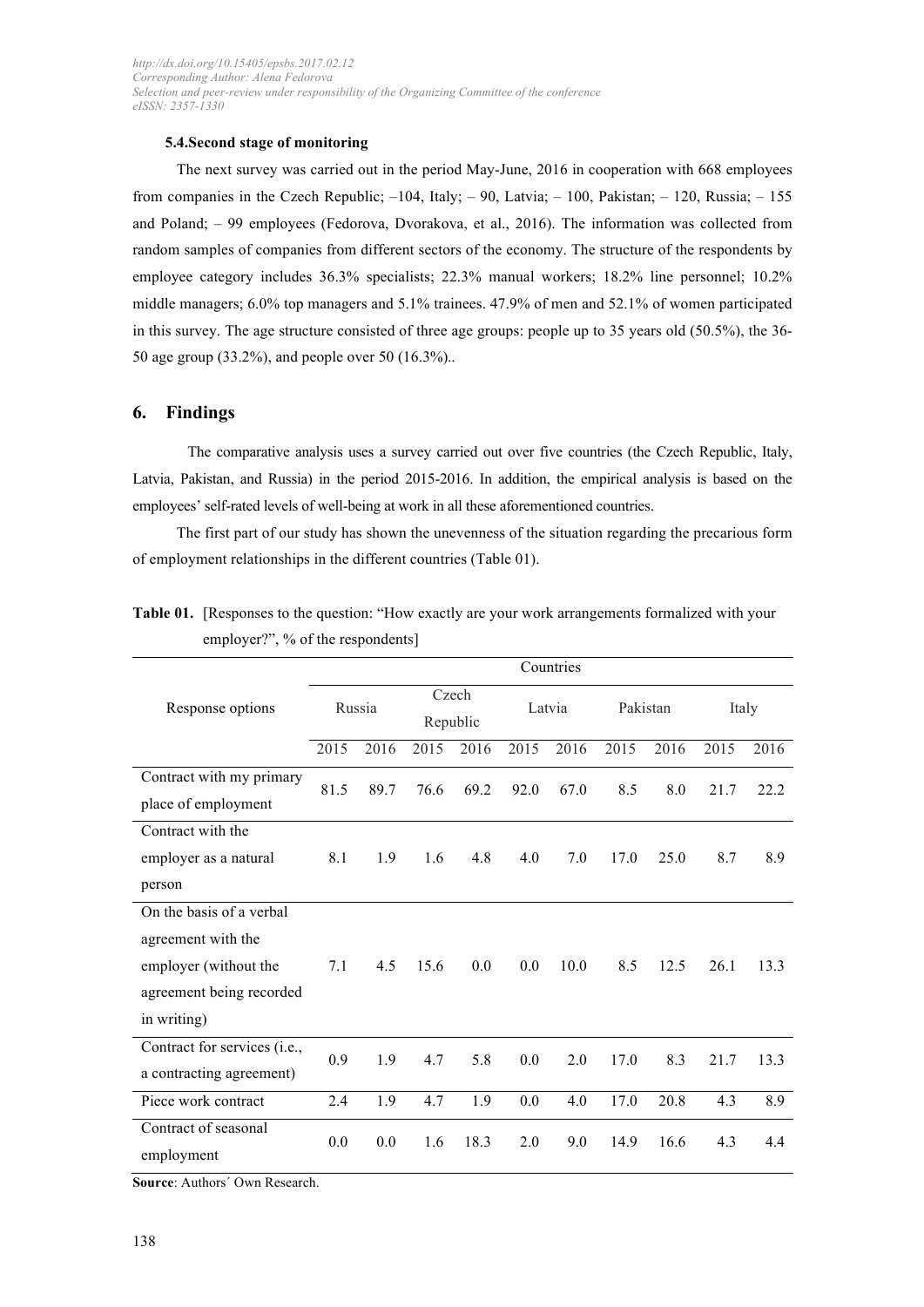The average percentage, in the participating countries, of responses about workers being hired by a verbal agreement with employers was 5.7% in 2015, and 6.9% in 2016. The number of respondents, who work under labour contracts signed for 2-3 months, six months and one year, varies across the participating countries (Table 02).

|                                                                                                                                                      | Countries |      |                   |      |        |      |      |          |       |      |  |  |  |
|------------------------------------------------------------------------------------------------------------------------------------------------------|-----------|------|-------------------|------|--------|------|------|----------|-------|------|--|--|--|
| Response options<br>Contract for an<br>indefinite term<br>4-5 years<br>3 years<br>2 years<br>1 year<br>6 months<br>2-3 months<br>Contractual term is | Russia    |      | Czech<br>Republic |      | Latvia |      |      | Pakistan | Italy |      |  |  |  |
|                                                                                                                                                      | 2015      | 2016 | 2015              | 2016 | 2015   | 2016 | 2015 | 2016     | 2015  | 2016 |  |  |  |
|                                                                                                                                                      | 85.7      | 86.5 | 53.1              | 44.2 | 90.0   | 69.0 | 12.8 | 12.5     | 26.1  | 26.7 |  |  |  |
|                                                                                                                                                      |           |      |                   |      |        |      |      |          |       |      |  |  |  |
|                                                                                                                                                      | 2.9       | 3.9  | 17.2              | 8.7  | 0.0    | 8.0  | 14.9 | 13.3     | 21.7  | 17.8 |  |  |  |
|                                                                                                                                                      | 2.4       | 2.6  | 0.0               | 0.0  | 0.0    | 3.0  | 25.5 | 11.6     | 4.3   | 2.2  |  |  |  |
|                                                                                                                                                      | 1.0       | 0.6  | 10.9              | 2.9  | 0.0    | 3.0  | 21.3 | 17.5     | 4.3   | 2.2  |  |  |  |
|                                                                                                                                                      | 1.9       | 2.6  | 18.8              | 22.1 | 0.0    | 4.0  | 10.6 | 15.8     | 0.0   | 4.4  |  |  |  |
|                                                                                                                                                      | 1.4       | 0.0  | 0.0               | 16.3 | 4.0    | 3.0  | 12.8 | 5.8      | 13.0  | 13.3 |  |  |  |
|                                                                                                                                                      | 0.0       | 1.3  | 0.0               | 5.8  | 0.0    | 4.0  | 2.1  | 6.6      | 17.4  | 15.6 |  |  |  |
|                                                                                                                                                      |           |      |                   |      |        |      |      |          |       |      |  |  |  |
| dependent on the time                                                                                                                                |           |      |                   |      |        |      |      |          |       |      |  |  |  |
| needed to complete the                                                                                                                               | 4.3       | 2.6  | 0.0               | 0.0  | 4.0    | 5.0  | 0.0  | 25.0     | 13.0  | 15.6 |  |  |  |
| $task[s]$ which is/are the                                                                                                                           |           |      |                   |      |        |      |      |          |       |      |  |  |  |
| subject of the contract                                                                                                                              |           |      |                   |      |        |      |      |          |       |      |  |  |  |

**Table 02.** [The responses to the question: "For what period are labour relations between you and your employer formalized?", % of the respondents]

**Source**: Authors´ Own Research.

We gathered the results of the research which was carried out to discover which of the changes, made over the past year, in a given company's human resource management policies, have had a negative impact upon the respondents. Hiring new employees only for a term ranging from 1 to 6 months was noted by 47.8% of respondents in 2015 in Italy, while in 2016 that number rose to 42.2%. In Bulgaria in 2015 28.6% of respondents noted the same thing. While in Latvia in 2015 and 2016 the numbers were 24% and 22% respectively. The overwhelming majority of respondents from Czech companies (96.9% in 2015 and 77.9% in 2016) reported an increase in the use of temporary and seasonal workers. Downsizing in connection with the transfer of part-time work to outsourcing is more often carried out in Czech companies (50% in 2015 and 33.7% in 2016) as well as in Pakistani companies (23.4% in 2015 and 22.5% in 2016). The respondents from those same countries more often pointed to the use of technology and to early retirement: 29.7% in 2015 and 11.5% in 2016 (Italy), and 17% in 2015 and 15% in 2016 (Pakistan), respectively. Mass dismissals mostly affected the respondents from Italy (17.4% in 2015 and 20% in 2016) and Pakistan (12.8% in 2015 and 15% in 2016), as well as respondents from Russia 15.5%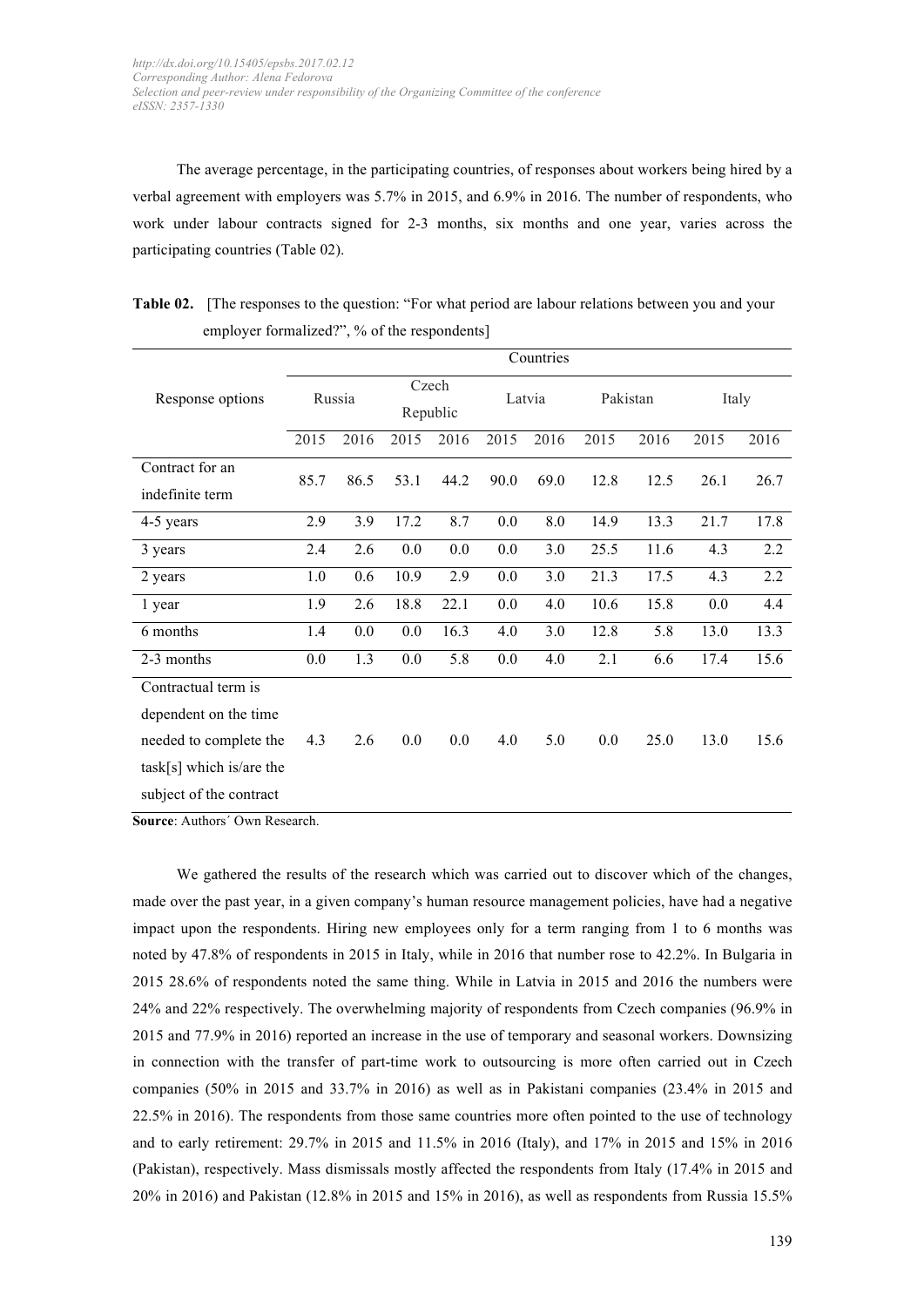in 2016. Also, out-staffing is increasingly used: 17.4% in 2015 and 20% in 2016 (Italy), and 10.6% in 2015 and 12.6% in 2016 (Pakistan) respectively (Table 03).

|                                                                                                                                                           | Countries |        |      |                   |      |        |      |          |      |       |
|-----------------------------------------------------------------------------------------------------------------------------------------------------------|-----------|--------|------|-------------------|------|--------|------|----------|------|-------|
| Response options                                                                                                                                          |           | Russia |      | Czech<br>Republic |      | Latvia |      | Pakistan |      | Italy |
|                                                                                                                                                           | 2015      | 2016   | 2015 | 2016              | 2015 | 2016   | 2015 | 2016     | 2015 | 2016  |
| Hiring new employees                                                                                                                                      |           |        |      |                   |      |        |      |          |      |       |
| only on a short term basis                                                                                                                                | 18.6      | 19.4   | 21.9 | 9.6               | 24.0 | 22.0   | 10.6 | 4.1      | 47.8 | 42.2  |
| (from 1 to 6 months)                                                                                                                                      |           |        |      |                   |      |        |      |          |      |       |
| The use of temporary and<br>seasonal workers<br>provided by other<br>companies                                                                            | 8.1       | 12.3   | 96.9 | 77.9              | 10.0 | 14.0   | 10.6 | 18.3     | 13.0 | 8.9   |
| Partial reduction of the<br>number of employees due<br>to the transfer some<br>aspects of the work to<br>cheaper parts of the<br>world[i.e., outsourcing] | 8.1       | 10.3   | 50.0 | 33.7              | 4.0  | 5.6    | 23.4 | 22.5     | 4.3  | 8.9   |
| Sending part of the<br>employees to early<br>retirement                                                                                                   | 7.6       | 5.8    | 29.7 | 11.5              | 4.0  | 10.0   | 17.0 | 15.0     | 4.3  | 6.7   |
| Permanent reduction of<br>staff every 3-6 months                                                                                                          | 10.5      | 10.3   | 1.6  | 0.0               | 6.0  | 7.0    | 17.0 | 12.5     | 8.7  | 6.7   |
| Massive downsizing of<br>employees (more than 50<br>people during one month;<br>or more than 2 employees<br>per year)                                     | 9.0       | 15.5   | 4.7  | 1.9               | 12.0 | 11.0   | 12.8 | 15.0     | 17.4 | 20.0  |
| Use out-staffing instead<br>of using the services of<br>full-time employees                                                                               | 8.6       | 7.7    | 1.6  | 9.6               | 4.0  | 6.0    | 10.6 | 12.5     | 17.4 | 20.0  |
| Other variants                                                                                                                                            | 0.0       | 13.0   | 0.0  | 1.9               | 0.0  | 3.0    | 0.0  | 0.0      | 0.0  | 2.2   |

**Table 03.** [The responses to the question: "What changes in the personnel policy of your organization have occurred over the past year?", % of the respondents]

**Source**: Authors´ Own Research.

Workers [the respondents] of all the participating countries, reported that they faced breaches of employers´ obligations to employees, often associated with the infringement, or improper implementation of, labour laws (Table 04).

Comparative analysis of the results has revealed that employees most likely suffer as a result of infringements of labour contract conditions are Pakistani workers (70.2% in 2015 and 58.4% in 2016) as well as Italian workers (52.2% in 2015 and 53.3% in 2016). From the averaged figure of the answers given by the respondents in the countries surveyed it can be seen that the types of breaches are a mixture of various practices. They include the following: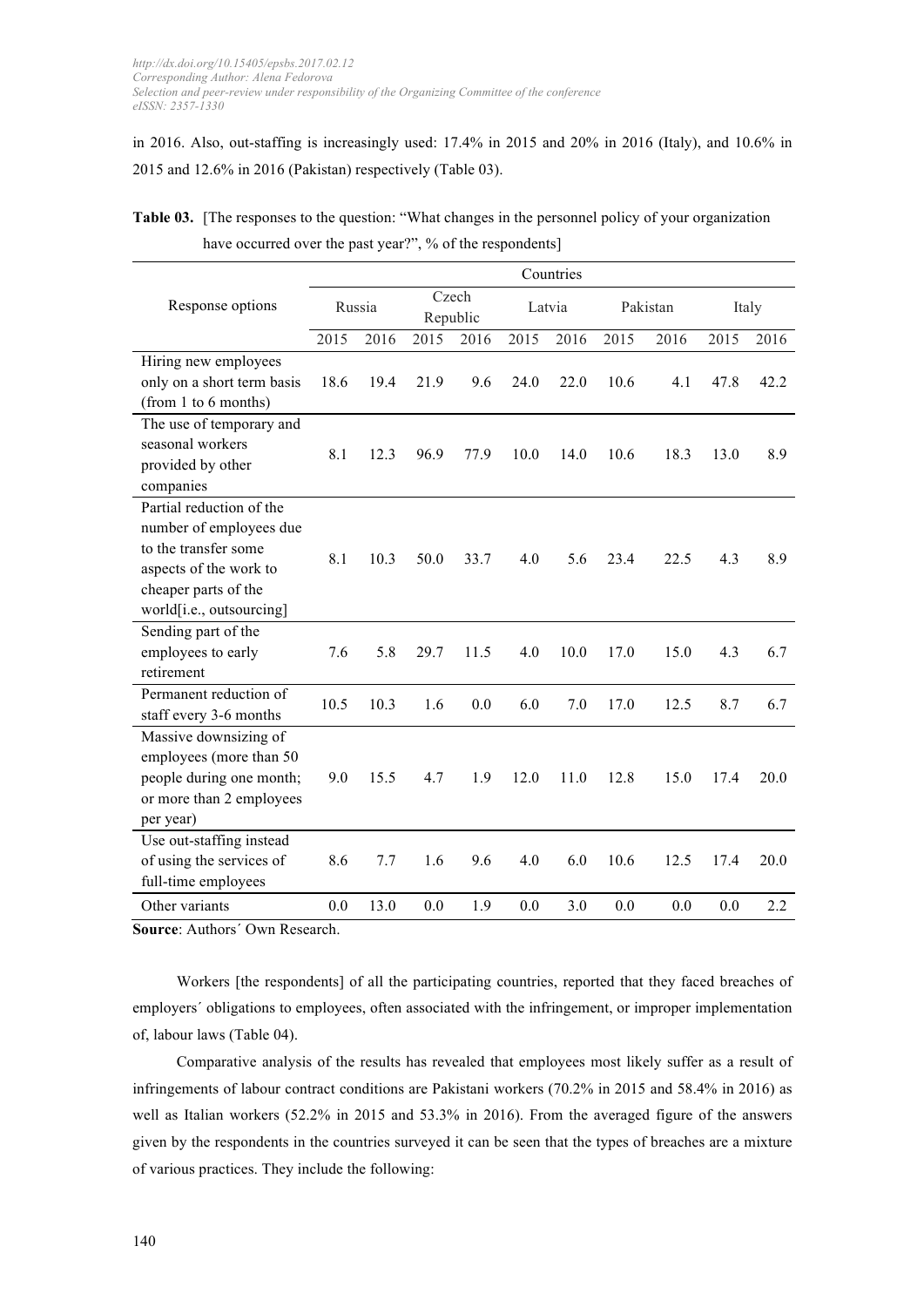- an increase in the workload without a corresponding increase in wages (45.9% in 2015 and 40.9% in 2016),
- non-payment of additional compensation for overtime (29.3% in 2015 and 25.5% in 2016),
- failure to grant holiday time  $(19\% \text{ in } 2015 \text{ and } 14.9\% \text{ in } 2016)$ ,
- non-payment of the promised remuneration (16.2% in 2015 and 13.2% in 2016),
- unjustified reduction of salary (14.2% in 2015 and  $11.1\%$  in 2016),
- unreasonable delay in the payment of salaries/wages (period of up to one month) (2.9% in 2015 and 11.8% in 2016),
- unreasonable delay in the payment of salaries/wages (period of more than one month) (11.4% in 2015 and 7.8% in 2016),
- wrongful dismissal (9.9% in 2015 and 7.6% in 2016).

**Table 04.** [The responses to the question: "What form of infringement of the terms of your agreement/contract with the employer have ever occurred?", % of the respondents]

|                                                                                              | Countries |        |      |                   |      |        |      |          |      |       |  |
|----------------------------------------------------------------------------------------------|-----------|--------|------|-------------------|------|--------|------|----------|------|-------|--|
| Response options                                                                             |           | Russia |      | Czech<br>Republic |      | Latvia |      | Pakistan |      | Italy |  |
|                                                                                              | 2015      | 2016   | 2015 | 2016              | 2015 | 2016   | 2015 | 2016     | 2015 | 2016  |  |
| Increase in the workload<br>without a corresponding<br>increase in wages                     | 43.3      | 48.8   | 32.0 | 18.8              | 57.1 | 66.7   | 27.3 | 11.4     | 41.7 | 48.0  |  |
| Non-payment of additional<br>compensation for overtime                                       | 33.3      | 31.7   | 12.0 | 12.5              | 50.0 | 18.2   | 12.1 | 14.2     | 25.0 | 36.0  |  |
| Failure to grant holiday time                                                                | 16.7      | 17.1   | 12.0 | 25.0              | 35.7 | 3.0    | 24.2 | 21.4     | 8.3  | 12.0  |  |
| Non-payment of the<br>promised remuneration                                                  | 30.0      | 9.8    | 4.0  | 25.0              | 21.4 | 6.1    | 0.0  | 7.1      | 33.3 | 20.0  |  |
| Unjustified reduction of<br>salary                                                           | 20.0      | 22.0   | 0.0  | 6.3               | 21.4 | 6.1    | 27.3 | 17.1     | 16.7 | 8.0   |  |
| Unreasonable delay in the<br>payment of salaries/wages<br>(period of up to 1 month)          | 1.7       | 2.4    | 36.0 | 25.0              | 14.3 | 9.1    | 0.0  | 7.1      | 8.3  | 20.0  |  |
| Unreasonable delay in the<br>payment of salaries/wages<br>(period of more than one<br>month) | 6.7       | 12.2   | 8.0  | 0.0               | 7.1  | 3.0    | 9.1  | 11.4     | 33.3 | 20.0  |  |
| Wrongful [unlawful]<br>dismissal<br>$\sim$<br>$\mathbf{I}$                                   | 10.0      | 2.4    | 16.0 | 0.0               | 0.0  | 6.1    | 0.0  | 10.0     | 33.3 | 20.0  |  |

Source: Authors´ Own Research.

-

Within the framework of the survey, respondents were asked to indicate which of the factors above reduces their levels of well-being at work. Median figures for the surveyed countries reflect the significance of each of the following factors:

- irregular working hours (22.3% in 2015 and 19.7% in 2016),
- high-stress levels in the workplace (21% in 2015 and 19.7% in 2016),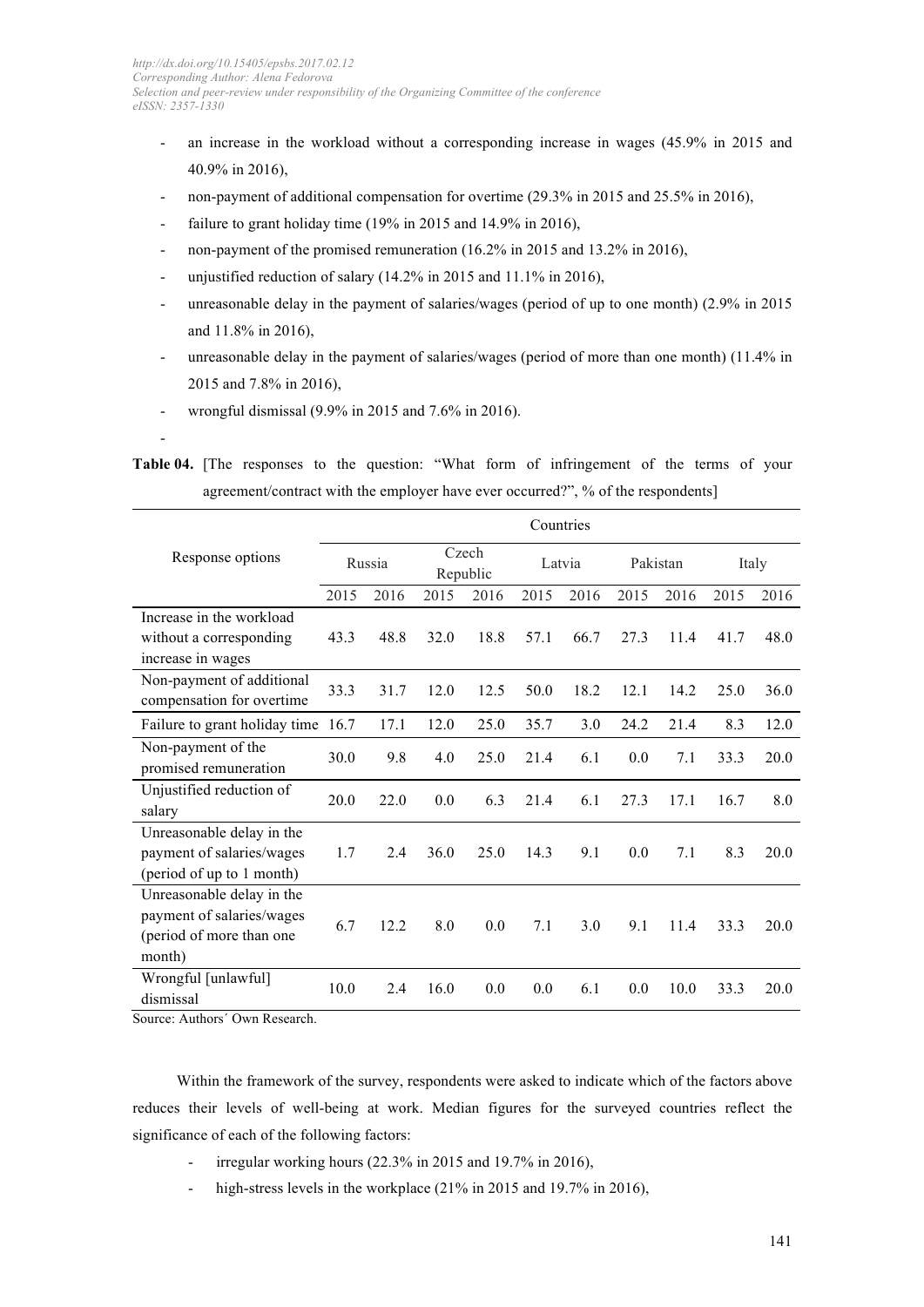- excessive levels of stress and tension at work (19.4% in 2015 and 17.6 in 2016),
- difficulty in combining work and personal life  $(19.2\%$  in 2015 and 16.9% in 2016).
- the professional incompetence of the management  $(15.1\%$  in 2015 and 12.1% in 2016),
- the complete absence, or insufficient levels, of company care for its employees (14.2% in 2015 and 10.9% in 2016),
- negative (destructive) personality traits of the manager (13.8% in 2015 and 11.8% in 2016),
- psychological pressure on the part of management (12.1% in 2015 and 10.4% in 2016),
- bad conditions in the workplace  $(11.4\%$  in 2015 and 18.8% in 2016),
- high staff turnover in the organization  $(10.7\%$  in 2015 and 13.5% in 2016).

All the problems identified by the respondents can be divided into organizational (working conditions, work and rest regime, etc.) as well as interpersonal factors (interaction with managers and colleagues).

Nearly a third of respondents in all the surveyed countries are most concerned about the decline in their job satisfaction (29.8% in 2015 and 22.4% in 2016). At the same time, there is a significant gap in the opinions given by the respondents from different countries. For example, in the Czech Republic, the figure reached 60.9% in 2015 and 35.6% in 2016, while in Pakistan, it was only 2.1% in 2015 and 12.5% in 2016. A quarter of the sample population of the respondents points to the lack of professional development (24.7% in 2015 and 21.8% in 2016). The differences between the countries shown in the estimates are within the following ranges: from 34.9% in Bulgaria to 14.1% in the Czech Republic in 2015 and from 42.2% in Italy to 12.5% in Pakistan in 2016. On average, every fifth participant of the survey named the following as a threat to their future in their current jobs. These practices include the reduction of their remuneration (23.6% in 2015 and 17.9% in 2016), job losses due to the economic crisis (21% in 2015 and 25.3% in 2016), and the deterioration of their physical health at work (19.7% in 2015 and 18% in 2016) (Table 05).

|                                                                             | Countries |        |                   |      |      |        |      |          |      |       |  |
|-----------------------------------------------------------------------------|-----------|--------|-------------------|------|------|--------|------|----------|------|-------|--|
| Response options                                                            |           | Russia | Czech<br>Republic |      |      | Latvia |      | Pakistan |      | Italy |  |
|                                                                             | 2015      | 2016   | 2015              | 2016 | 2015 | 2016   | 2015 | 2016     | 2015 | 2016  |  |
| Decline in job satisfaction                                                 | 24.3      | 25.2   | 60.9              | 35.6 | 36.0 | 12.0   | 2.1  | 12.5     | 34.8 | 26.7  |  |
| The absence of<br>professional development                                  | 23.8      | 23.9   | 14.1              | 18.3 | 20.0 | 17.0   | 25.5 | 12.5     | 43.5 | 42.2  |  |
| Reduction of<br>wages/salaries and other,<br>non-pecuniary, benefits        | 25.2      | 32.9   | 32.8              | 9.6  | 26.0 | 26.0   | 12.8 | 12.5     | 30.4 | 22.2  |  |
| Job loss due to the<br>economic crisis                                      | 20.5      | 27.1   | 17.2              | 7.7  | 26.0 | 42.0   | 8.5  | 16.7     | 60.9 | 44.4  |  |
| Deterioration of one's<br>physical health in the<br>workplace               | 24.8      | 25.2   | 10.9              | 6.7  | 22.0 | 32.0   | 17.0 | 12.5     | 4.3  | 13.3  |  |
| Loss of psychological<br>equilibrium due to<br>uncertainty about the future | 8.1       | 11.6   | 17.2              | 22.1 | 18.0 | 23.0   | 17.0 | 8.3      | 43.5 | 35.6  |  |

**Table 05.** The responses to the question: "What type of threats to your future exist in your current job?", % of the respondents]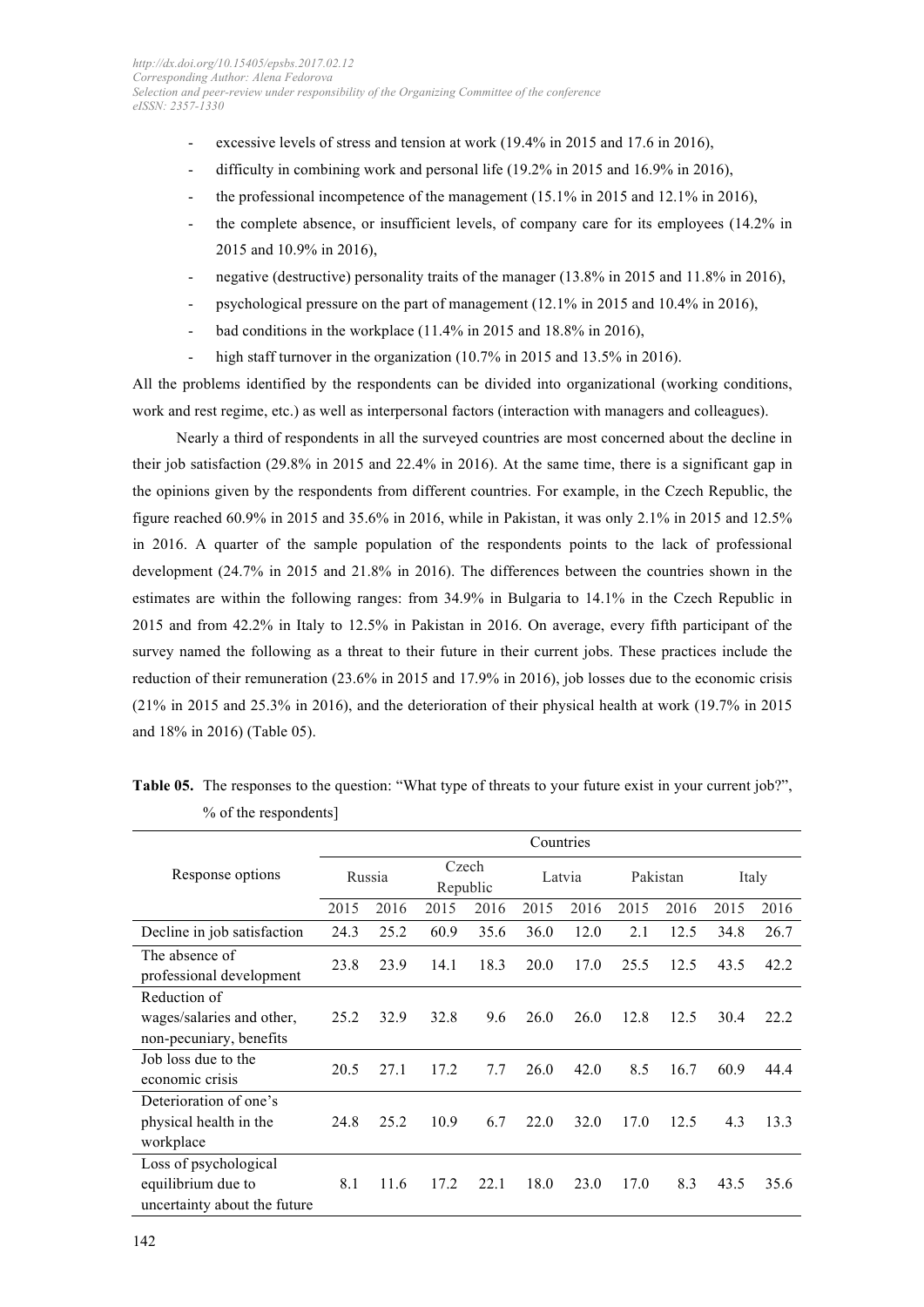| Job loss due to the high              |         |  |     |      |     |     |     |  |  |    |
|---------------------------------------|---------|--|-----|------|-----|-----|-----|--|--|----|
| level of competition among            | 3.3 3.9 |  | 7.8 | 10.6 | 2.0 | 6.0 | 170 |  |  | 44 |
| colleagues                            |         |  |     |      |     |     |     |  |  |    |
| <b>Source:</b> Authors' Own Research. |         |  |     |      |     |     |     |  |  |    |

We strongly believe that forcing workers to perform additional functions, and to take on extra responsibility in order to keep their jobs is a toxic HR management practice. On average, noticeably more than half of the respondents (55.6% in 2015 and 58.4% in 2016) from the surveyed countries reported that they have to carry out orders from their boss, which are in breach of their job description. Respondents had the opportunity to clarify what they have to do to save their jobs. The first thing to note is the need to

carry out assignments that are not included in their job descriptions. The median figure of responses from the aggregate of respondents on this option is 50.5% in 2015 and 40.1% in 2016). On average, a third of the workers from the countries surveyed are forced to work overtime without receiving any additional financial compensation (34.6% in 2015 and 35.9% in 2016). A little less than a third of respondents in 2015, and every fifth worker in 2016, pointed to the need for improving their qualifications at their own expense (29% and 19.6%, respectively). Also, it should also be noted that among the other responses, forced overtime featured, but this is paid overtime, and had to be done by 31.6% of the Czech workers; who participated in the survey; in 2015, while 34.8% of them had to do it in 2016.

# **7. Conclusion**

# **7.1.Limitations and opportunities for research**

In conclusion, it should be noted that this study only gives an approximate representation of the changes in employment relationships and working conditions. This reality stems from the perception of different categories of employees working under different socio-economic conditions. Despite the notable differences in the estimates, the long-term monitoring will allow us to identify the factors of social pollution in the labour relations sphere, as well as to develop the tools for assessing its level. This study has shown that the design and methodology of monitoring the factors of social pollution can be used in different socio-cultural and economic systems. The work's contribution to the theory of the science of labour economics is that it confirms the hypothesis of the impact of globalisation on the emergence of social pollution factors in countries with different economic models.

# **7.2.Directions for future study**

Certain directions for our future studies exist in the following areas: 1) evaluation of changes in the level of social pollution in companies; 2) the impact of precarious employment practices on the countries'/companies' social and medical systems, etc.

# **7.3.Novelty and practical significance of the monitoring**

Thus, the novelty of this study determines the development of a new scientific theory of social pollution, as well as the search for ways to overcome the negative impact of the transformation processes;